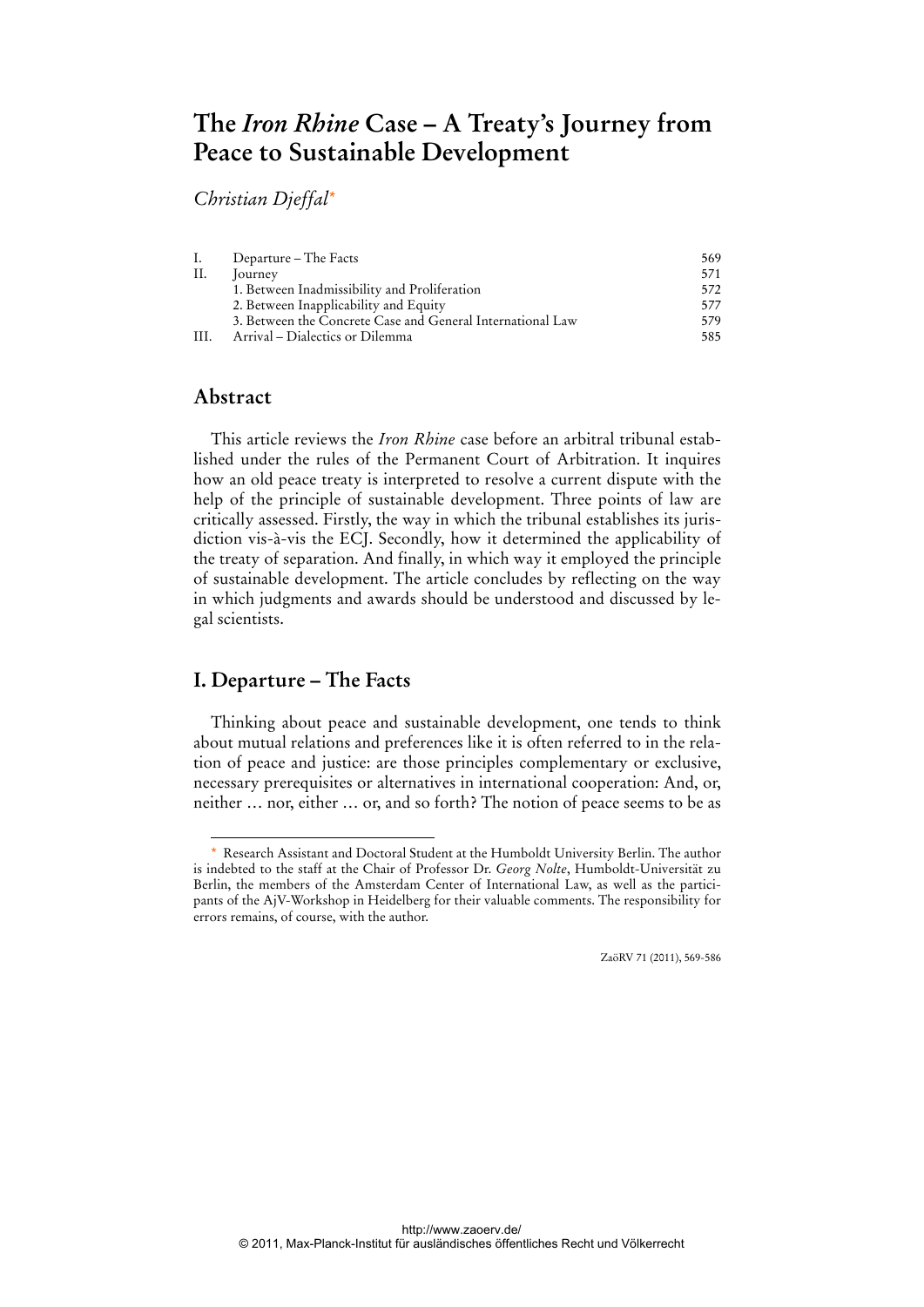old as humanity.<sup>1</sup> Since the beginning of human thought the problem of peace has been the maybe most fundamental problem of humanity.<sup>2</sup> The term sustainable development is rather recent. Not by accident both notions play a very prominent role in the field of international cooperation. Where peace is threatened or even breached, international cooperation is often needed to restore or keep the peace. On the other hand, international cooperation has often the aim to develop and further societies. In doing so, many environmental and societal issues have to be taken care of to make the development lasting and sustainable. Like in the case of peace and justice, peace and sustainable development could be construed as mutually exclusive as well as reinforcing each other. The *Iron Rhine* case,<sup>3</sup> adjudicated by a tribunal under the rules of the Permanent Court of Arbitration, is a very interesting case to illuminate how those concepts interrelate.

The Treaty of Separation of  $1839<sup>4</sup>$  resulted from a dispute between the then "newly independent" Kingdom of Belgium and the United Kingdom of the Netherlands, which was a fragile state at that time. At the Conference of Vienna of 1815 it was tried to establish the United Kingdom of the Netherlands by merging the Austrian Netherlands with the former Republic of the United Provinces but the state building process failed and independence was declared on 4.10.1830. In the same year, the five permanent powers of the time recognised the Kingdom of Belgium at their conference in London while the King of the Netherlands did not accept the secession until 1839, when the said Treaty of Separation was concluded. Amongst other provisions the United Kingdom of Belgium was granted a right to passage through the territory of the United Kingdom of the Netherlands to link the port of Antwerp to German territory in Art. XII.<sup>5</sup> It took the parties until

<sup>&</sup>lt;sup>1</sup> And as the notion of war, one tends to say.

<sup>2</sup> See *E. Beiser*, Friede, in: J. Ritter: Historisches Wörterbuch der Philosophie, Vol. II, 1976, 1114.

<sup>3</sup> Award in the Arbitration regarding the *Iron Rhine* ("Ijzeren Rijn") Railway (the Kingdom of Belgium and the Kingdom of the Netherlands), decision of 24.5.2005, RIAA XXVII, 35 et seq.

<sup>4</sup> Consolidated Treaty Series ("C.T.S."), 1838-1839, Vol. 88, 427.

<sup>5</sup> Art. XII reads in the translation rendered in *Iron Rhine* (note 3), 18, para. 32: "In the case that in Belgium a new road would have been built or a new canal dug, which would lead to the Maas facing the Dutch canton of Sittard, then Belgium would be at liberty to ask Holland, which in that hypothesis would not refuse it, that the said road, or the said canal be extended in accordance with the same plan, entirely at the cost and expense of Belgium, through the canton of Sittard, up to the borders of Germany. This road or canal, which could be used only for commercial communication, would be constructed, at the choice of Holland, either by engineers and workers whom Belgium would obtain authorization to employ for this purpose in the canton of Sittard, or by engineers and workers whom Holland would supply, and who would execute the agreed works at the expense of Belgium, all without any burden to

ZaöRV 71 (2011)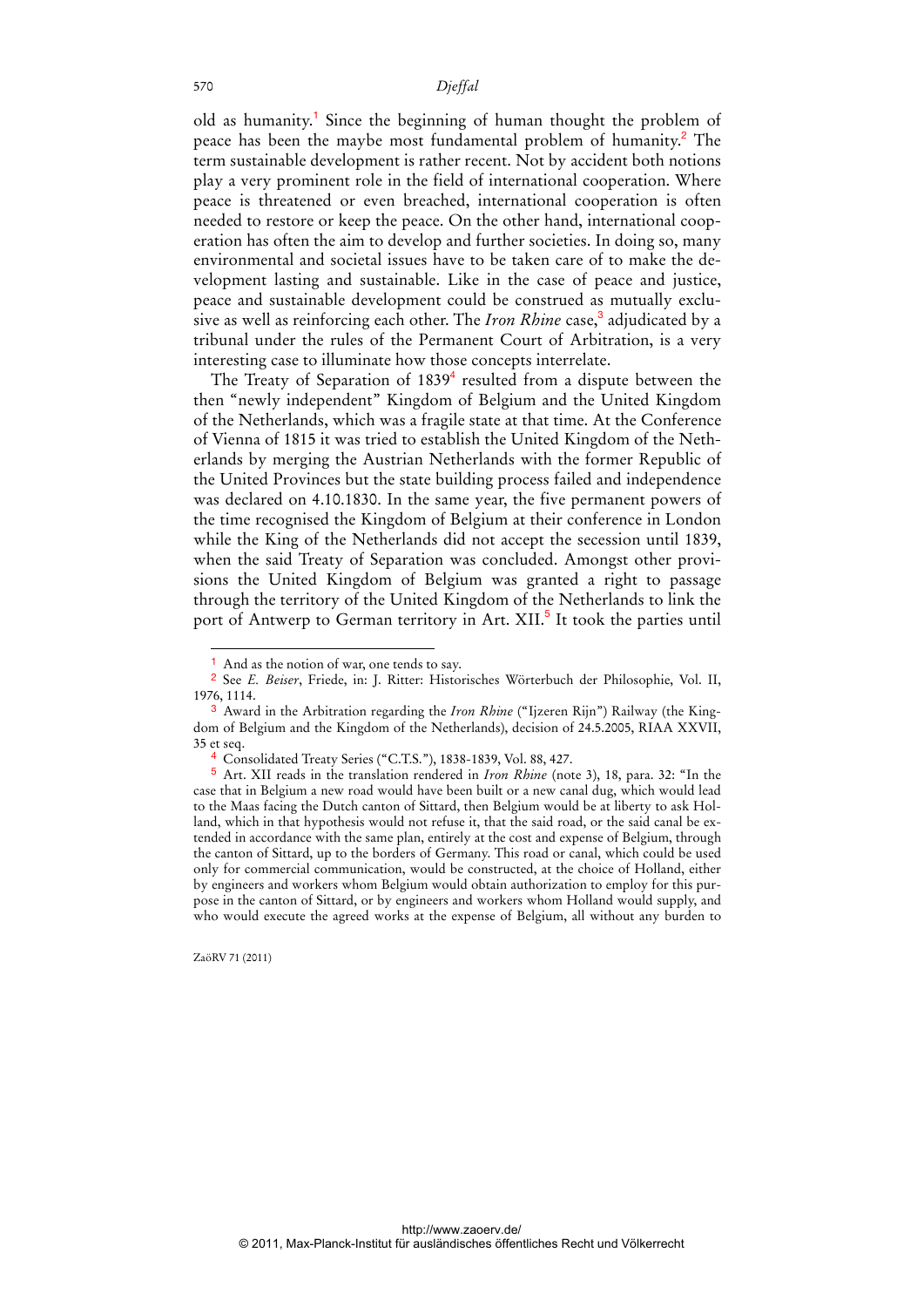1873 to agree on the Iron Rhine Treaty<sup>6</sup> which sets out how to proceed. By that time, the approach of 1839 to build a "road or canal" was really outdated as trains were now state of the art. As human thinking captures the unknown in known terms, *Ludolf Campenhausen*, a German democrat and nationalist, found the metaphor Iron Rhine for the railway track that now preformed the function of rivers and canals.<sup>7</sup> The track was well used until the Second World War. After, the track was only rarely used and traffic across borders stopped completely after 1991. While reserving is contractual right in the interim period, Belgium made concrete efforts to use the track again in 1998. By that time the Netherlands had implemented several environmental measures that caused the need to adapt the old route if the railway link was to be modernised as Belgium asked for. Those measures contained inter alia noise barriers¸ a partial deepening of the track and a tunnel of 6.5km and a rerouting of the historic track. As a dispute arose that could not be resolved by other means, the parties referred the dispute to an arbitral tribunal and asked whether the Netherlands were entitled to implement these environmental measures and who had to bear the costs.

The tribunal confirmed Belgium's right to transit<sup>8</sup> as well as the right of the Netherlands to implement environmental measures on its territory,<sup>9</sup> and held that the route could not be altered without the consent of Belgium.<sup>10</sup> In relation to the costs, the tribunal held that this question could be resolved by the Treaty of Separation and that the costs were incumbent on Belgium, while the Netherlands had to contribute if quantifiable advantages were derived from the modernisation. The tribunal went on to apply this logic to certain parts of the railway tracks as far as possible and left it for the parties to negotiate the exact allocation of costs.

### **II. Journey**

-

One element that makes the case at hand most interesting is the amount of time that elapsed between the conclusion of the treaty and the settlement

Holland, and without prejudice to the exclusive rights of sovereignty over the territory which would be crossed by the road or canal in question. The two Parties would set, by common agreement, the amount and the method of collection of the duties and tolls which would be levied on the said road or canal."

<sup>6</sup> C.T.S., 1872-1873, Vol. 145, 447.

<sup>7</sup> *L. von Campenhausen*, Zur Eisenbahn von Köln nach Antwerpen 1833, 7.

<sup>8</sup> *Iron Rhine* (note 3), 115, para. 220.

<sup>9</sup> *Iron Rhine* (note 3), 111, para. 205.

<sup>10</sup> *Iron Rhine* (note 3), 119, para. 232.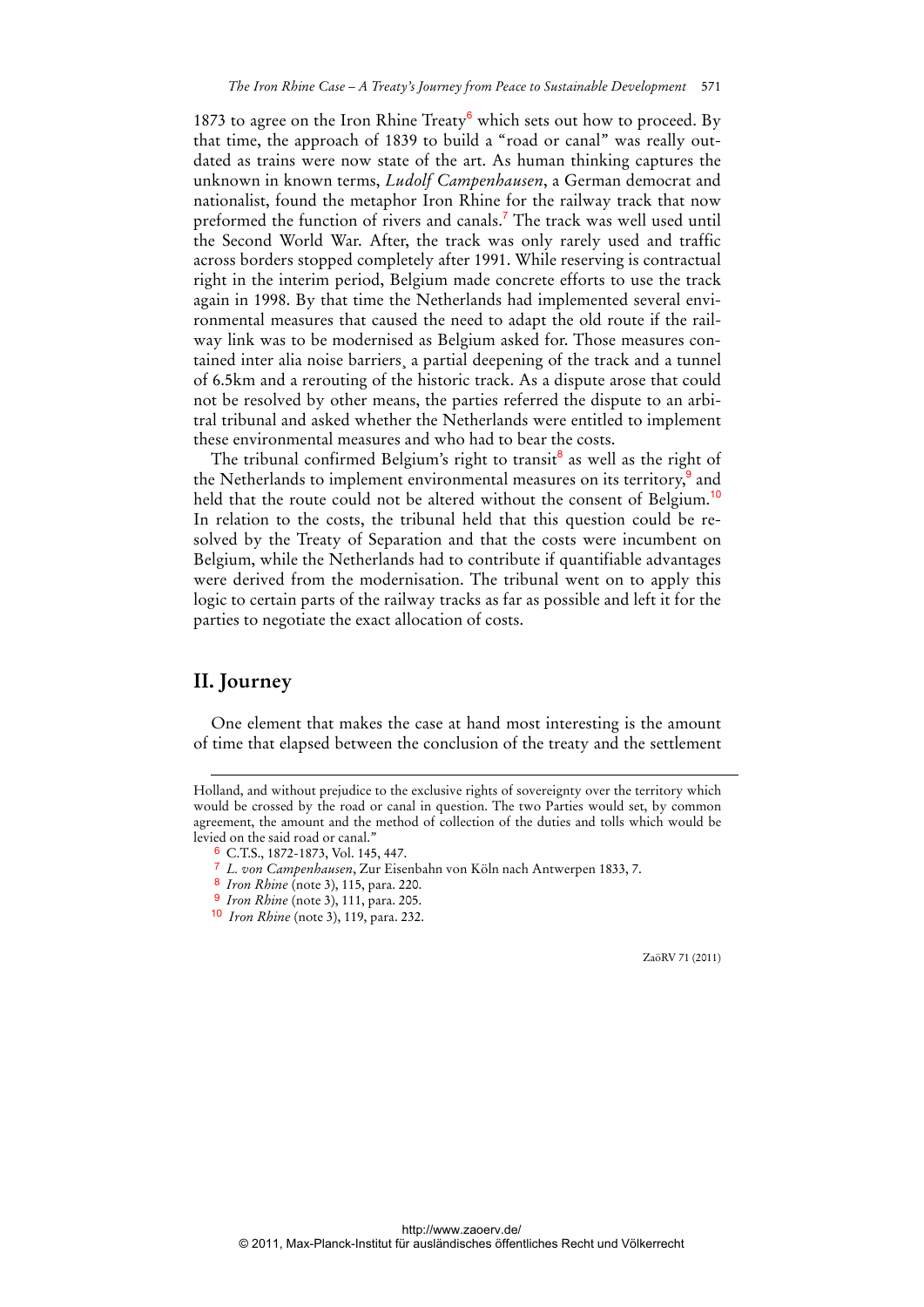of the dispute. Therefore, this article seeks to track the journey the tribunal made from a time when the parties had just ended a war of secession to a time of good neighbourhood under the umbrella of the European Union. The aim of this article is not only to explain *what* the tribunal held but *how* it arrived at its conclusions. The present study will, therefore, focus on three major issues of the award in the context of the possible other outcomes, which are:

- The jurisdiction of the tribunal in the face of European law;

- The applicability of the treaty to the modernisation of the railway link;

- The role the principle of sustainable development played for the resolution of the dispute.

### **1. Between Inadmissibility and Proliferation**

The jurisdiction of the tribunal resulted from an ad hoc agreement between Belgium and the Netherlands. While one would imagine that this was a secure source of jurisdiction, the exchange of notes contained a clause stating that the

"… Arbitral Tribunal is requested to render its decision on the basis of international law, including European law if necessary, while taking into account the Parties' obligation under article 292 of the EC Treaty<sup>11</sup> [article 344 Treaty on the Functioning of the European Union (TFEU)]."

The parties to the dispute had raised several questions of European law. Belgium relied on provisions regulating the Trans-European Networks as well as article 10 of the EC Treaty [which was changed and adapted in article 4(3) of the Treaty of the European Union].

The Netherlands designated certain areas as environmentally protected and relied inter alia on the Habitat Directive<sup>12</sup> as well as on article 175 of the EC Treaty [article 192 TFEU]. Article 292 of the EC Treaty [article 344 TFEU] provides that "Member States undertake not to submit a dispute concerning the interpretation or application of the Treaties to any method of settlement other than those provided for therein". So there were two possible extreme stances the tribunal could take. The first was that the crite-

<sup>11</sup> See the agreement between the parties as expressed in the note of the Kingdom of Belgium, 22.7.2003, A.71.92/3110, 2; and the reply from the Ministry of Foreign Affairs of the Kingdom of the Netherlands, 23.7.2003, DJZ/VE-646/03, 3, all obtainable at http://www.pcacpa.org.

<sup>12</sup> Council Directive, 92/43/EEC, 21.5.1992, 1992 O.J. (L 206), 7.

ZaöRV 71 (2011)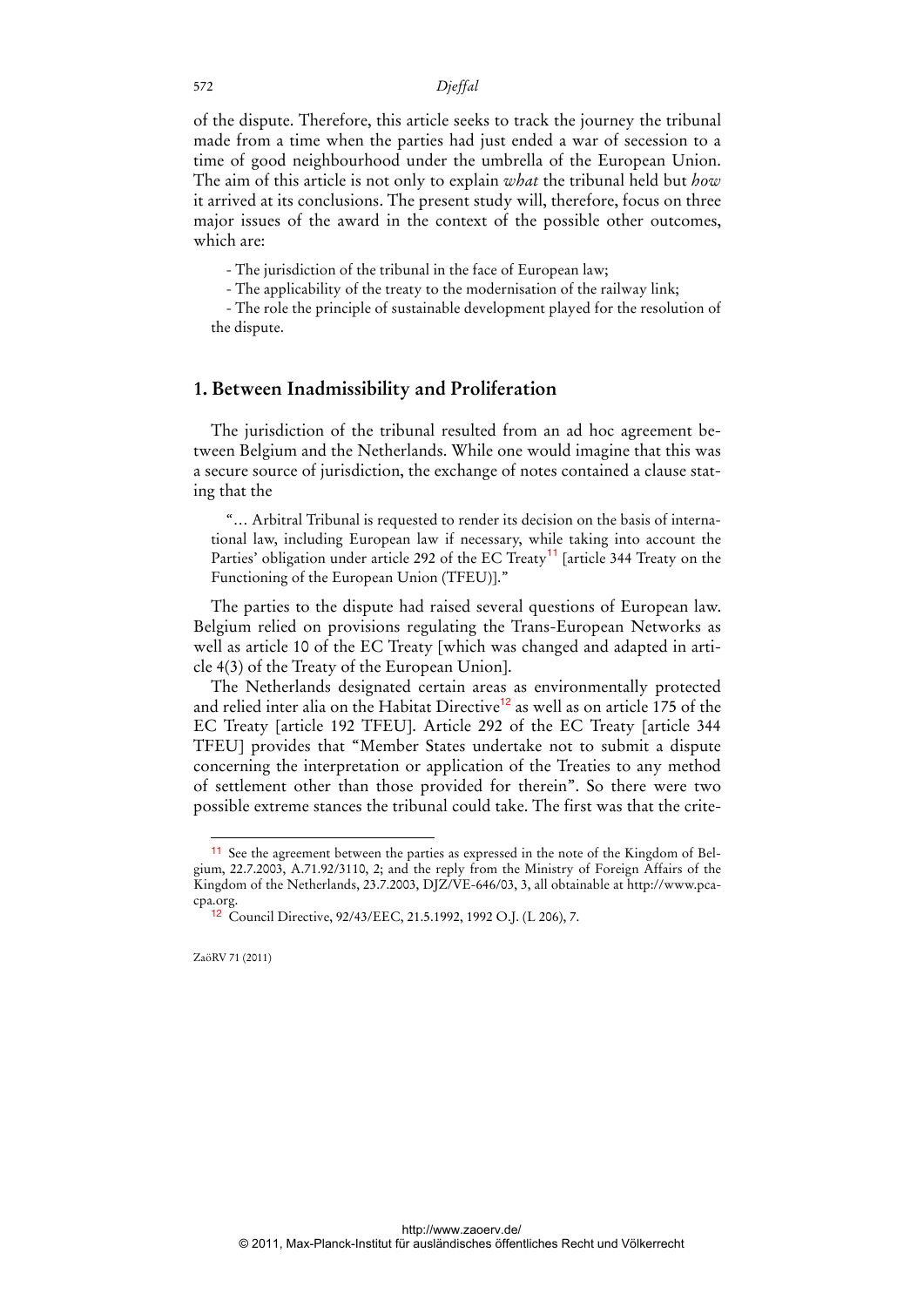ria of article 292 of the EC Treaty [article 344 TFEU] were applicable which would result in the inadmissibility of the case before the tribunal. This would have contradicted the express wishes of the parties to submit the dispute to the arbitral tribunal. The second was that the tribunal could apply European law without any qualification. This would have furthered a trend in international law that is referred to as multiplication or proliferation<sup>13</sup> of courts and tribunals in international law, which forms part of the wider debate on fragmentation. This refers to situations in which courts and tribunals apply the same legal norms to possibly the same dispute, with the effect that they might interpret the very same provision differently<sup>14</sup> or even that the very same case is decided differently.<sup>15</sup>

The tribunal firstly determined the law in the abstract. It focused on the text of the EC Treaty to determine the meaning of article 292 of the EC Treaty [344 TFEU], which prohibits Member States of the EU to submit a dispute concerning the interpretation or application of the EU-Treaties to any method of settlement other than those provided for in the EU-Treaties. European law provides for the jurisdiction of the ECJ in article 239 of the EC Treaty [273 TFEU].<sup>16</sup> The tribunal took this provision into account but also deemed article 234 of the EC Treaty [267 TFEU] to be relevant for the interpretation. It found itself in a position "analogous to that of a domestic court within the  $EC^{\prime\prime}$ .<sup>17</sup> The tribunal stated that it was willing to halt the proceedings if a situation arose in which a national court would have to re-

 $\overline{a}$ 

<sup>13</sup> Among many contributions see especially the special issue, The Proliferation of International Tribunals: Piecing together the Puzzle, Journal of International Law and Politics 31 (1999), with various accounts on the matter; *K. Oellers-Frahm*: Multiplication of International Courts and Tribunals and Conflicting Jurisidiction, Problems and Possible Solutions, Max Planck UNYB 5 (2001), 67 et seq.; *J. Alvarez*, The New Dispute Settlers: (Half) Truths and Consequences, Tex. Int'l L. J. 38 (2003), 405 et seq.

<sup>&</sup>lt;sup>14</sup> The most famous example is the requirement for the attribution of personal conduct to a state. The ICJ laid out the "effective control" test in *Military and Paramilitary Activities in and against Nicaragua (Nicaragua v. United States of America)*, ICJ Reports 1984, paras. 105 et seq. The ICTY found that only "overall control" was necessary in *Tadić,* ICTY, IT-94-1, Trial Chamber, Opinion and Judgement, 7.5.1997, 117 et seq., paras. 588 et seq. The ICJ, nevertheless, adhered to its test in *Application of the Convention on the Prevention and Punishment of the Crime of Genocide (Bosnia and Herzegovina v. Serbia and Montenegro)*, ICJ Report 1951, 15 et seq., obtainable at http://www.icj-cij.org.

<sup>&</sup>lt;sup>15</sup> So for example the different legal assessment of the same facts by two investment arbitral tribunals in *Lauder v. The Czech Republic*, Final Award, 3.9.2001 and *CME Czech Republic BV v. The Czech Republic*, Partial Award, 13.9.2001.

<sup>&</sup>lt;sup>16</sup> One can, of course, only speculate why the parties did not submit the case to the ECJ. If the ECJ acts as an arbitral tribunal the parties cannot alter its composition or its procedure which might be in part an explanation why the parties preferred to submit the dispute to an arbitral tribunal.

<sup>17</sup> *Iron Rhine* (note 3), 80, para. 103.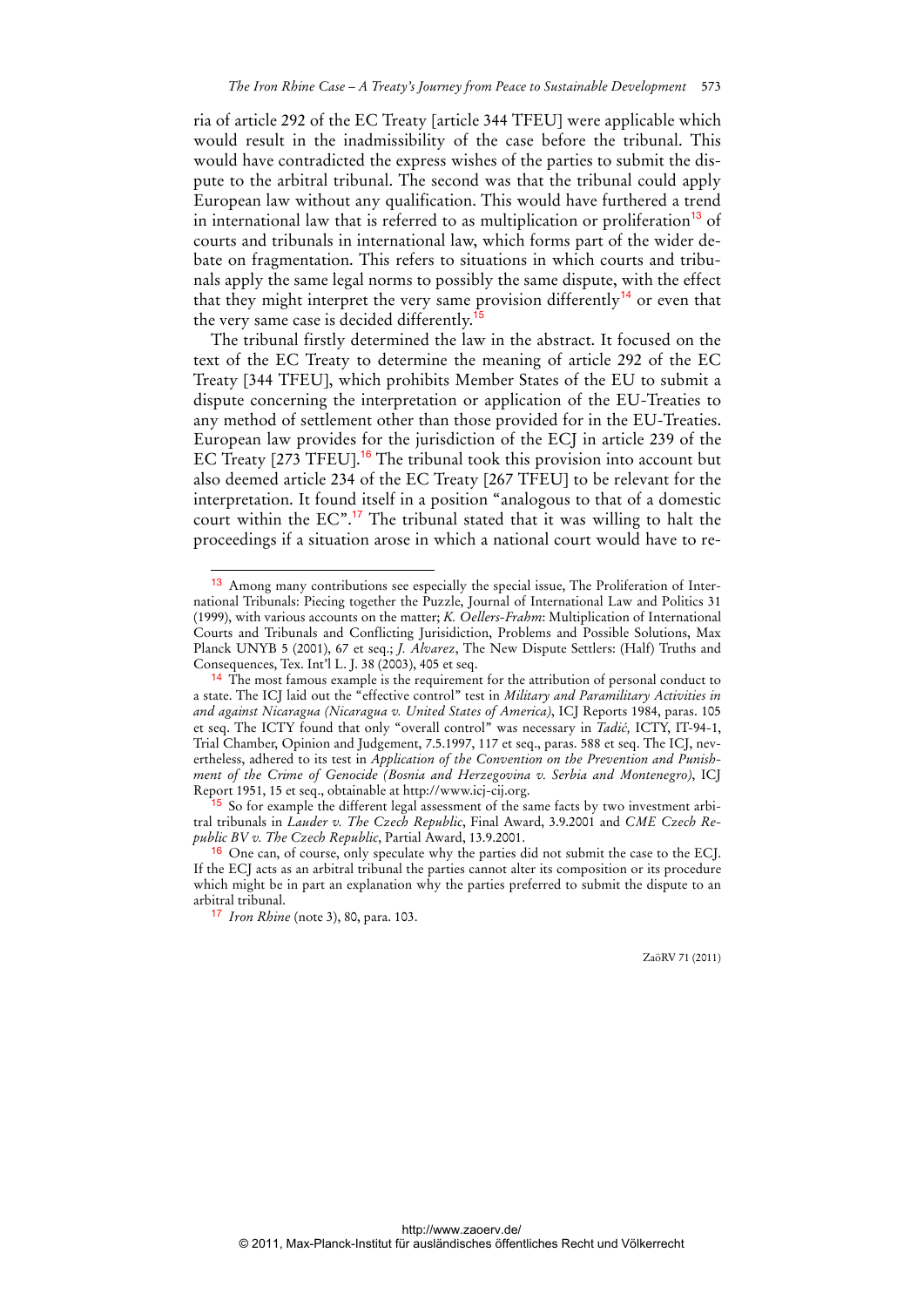fer the case to the ECJ.<sup>18</sup> This referral would not happen in analogy to article 234 of the EC Treaty [267 TFEU]. Being in an analogous situation does not mean to apply an analogy. The tribunal stated that the two parties would have to refer the case according to article 239 of the EC Treaty [273 TFEU].<sup>19</sup> The tribunal went on to apply its construction of the EC-Treaty to the EC-Instruments the parties had referred to and found no reason that would necessitate a referral to the ECJ. The way the tribunal established and defended its jurisdiction was subject to critique. Some argued that an arbitral tribunal could not be considered as a court within the meaning of article 234 of the EC Treaty  $[267$  TFEU].<sup>20</sup> A close reading, however, shows that the tribunal did not apply this provision in analogy but only relied on the requirements for guidance in its alternative construction. At no stage did the tribunal say that it would rely on article 234 of the EC Treaty [267 TFEU].<sup>21</sup> Another point of critique was that the tribunal misapplied the criteria set out by the ECJ as it did in fact decide material questions concerning the interpretation of the Habitat Directive.<sup>22</sup>

There is, however, a much more general argument against the construction of the tribunal. It employed a circular argumentation as "the conclusion that article 292 was irrelevant because EC law was not conclusive required in itself an interpretation of EC law by the tribunal".<sup>23</sup> Had the tribunal really intended to refer questions of European law, that were in need of interpretation, to the ECJ, it would have had to begin with article 292 of the EC Treaty [344 TFEU]. According to the wording of article 292 of the EC Treaty [344 TFEU] European law forbids international courts and tribunals not only to interpret but also to apply European law. As it can be seen from article 234 of the EC Treaty [267 TFEU], European law sharply distinguishes between application and interpretation.<sup>24</sup> Under this provision, the courts of the Member States are empowered and sometimes even obliged to refer question of interpretation of European law to the ECJ.

ZaöRV 71 (2011)

<sup>18</sup> ECJ Case C-283/81 ECR 1982, I-3415 margin numbers 12-20 – *Srl CILFIT and Lanificio di Gavardo SpA v. Ministry of Health.*

 $19$  The tribunal said that "relevant questions of EC law would need to be submitted to the European Court of Justice (*in the present instance not qua Article 234 but presumably by means of Article 239 of the EC Treaty*) [emphasis added]", *Iron Rhine* (note 3), 80, para. 103.

<sup>20</sup> *N. Lavranos*, Regulating Competing Jurisdictions Among International Courts and Tribunals, ZaöRV 68 (2008), 586; *Y. Shany*, Regulating Jurisdictional Relations between National and International Courts, 2007, 108 fn. 383.

<sup>21</sup> *Iron Rhine* (note 3), 80, para. 103.

<sup>22</sup> *N. Lavranos*, The MOX Plant and IJzeren Rijn Disputes: Which Court Is the Supreme Arbiter?, LJIL 19 (2006), 240 et seq.

<sup>23</sup> *Y. Shany* (note 20), 114.

<sup>&</sup>lt;sup>24</sup> See only *P. Craig/G. de Búrca*, EU Law, Text, Cases and Materials, 4<sup>th</sup> ed. 2007, 494.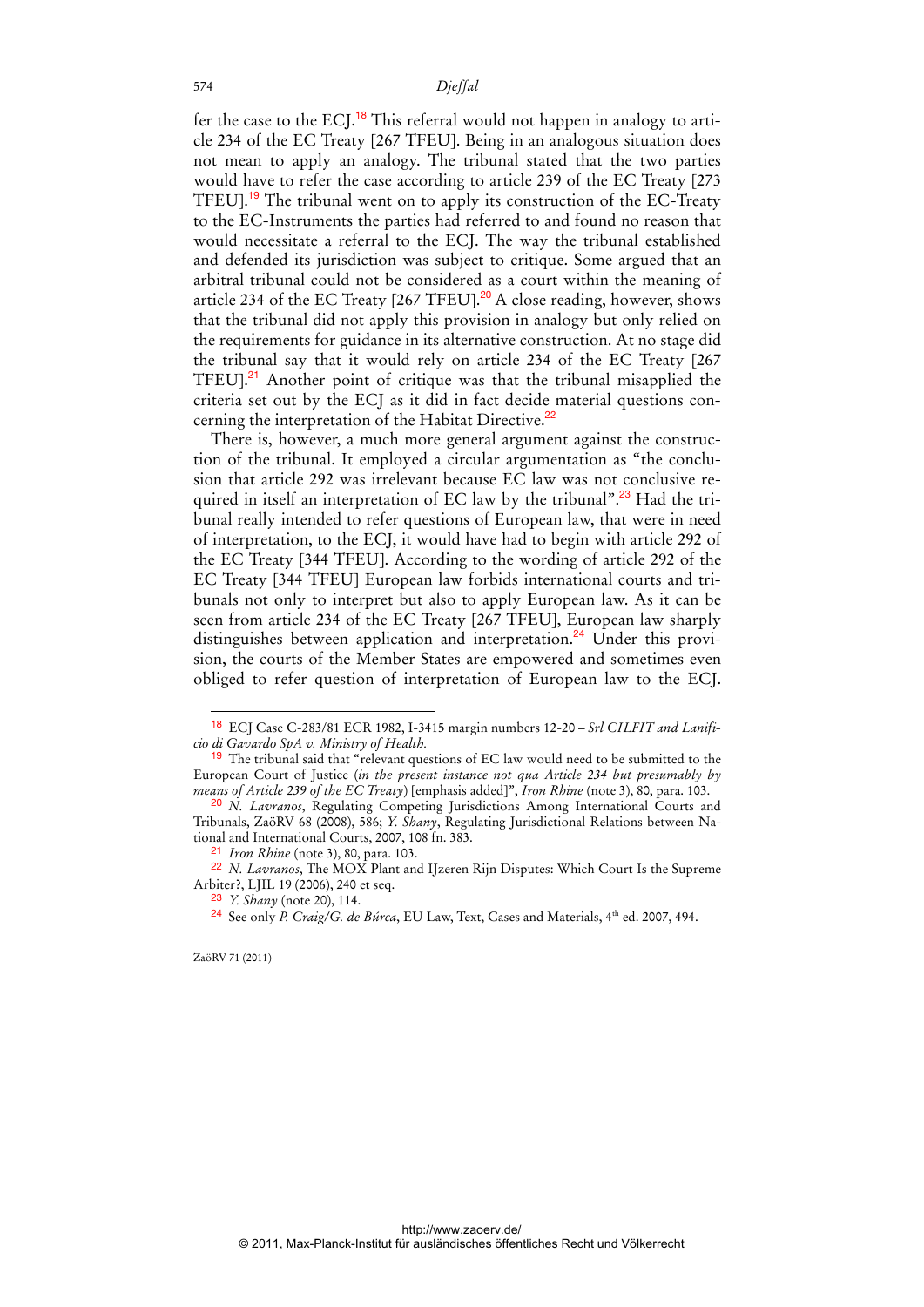Nevertheless, the application of European law remains within their competence. By drawing this distinction European law seeks to achieve uniform interpretation and legal certainty through the abstract interpretation of the ECJ as well as effective enforcement through the application of the law to the facts of the case by the courts of the Member States. $25$  If one contrasts the relationship between the ECJ and the Member States' courts with that of the ECJ and international courts and tribunals it can be seen that while national courts are obliged to apply European law, article 292 of the EC Treaty [344 TFEU] entails a prohibition for Member States to submit their disputes concerning European law to international courts and tribunals other than the ECJ. This raises at least two serious doubts in relation to the construction of the tribunal in the *Iron Rhine* case. One could interpret article 292 of the EC Treaty [344 TFEU] rather narrowly, in the sense that a dispute is only concerning the application or interpretation when a specific question of European law is in dispute between the parties. But it can also be argued that the Member States must not refer a dispute to an international court or tribunal when a provision of European law applies to the dispute. Between these two extreme positions, there are more possible interpretations. The point the present author wants to stress here is that if the tribunal really intended to refer questions of interpretation, it would have had to refer the question of interpretation of article 292 of the EC Treaty [344 TFEU] to the ECJ. Secondly, as article 234 of the EC Treaty [267 TFEU] shows, it could be doubted whether national and international courts are in an analogous situation as the treaties oblige national courts and prohibit international courts to apply European law in general. As the tribunal expressly relied on that argument, it should have been confirmed by the ECJ as well.

Jurisdiction is a sensitive issue for courts and tribunals. Like for states, it means competence, influence and power. When it comes to the question of jurisdiction, a tribunal is not only a neutral and objective third party but also a iudex in sua re. It decides about its own competence and possibly about the effectiveness of the treaty to be applied. Comparing the approach of the tribunal to other cases, it can be seen that the provisions of jurisdiction are different and can be used in different ways by the competent interpreter. The ECJ has taken a very harsh view on the matter, finding that it had exclusive jurisdiction concerning the application and interpretation of

 $\overline{a}$ 

<sup>25</sup> See *C. Gaitanides*, Article 234, in: H. von der Groeben/J. Schwarze (eds.), Kommentar zum Vertrag über die Europäische Union und zur Gründung der Europäischen Gemeinschaft, 2003, para. 3.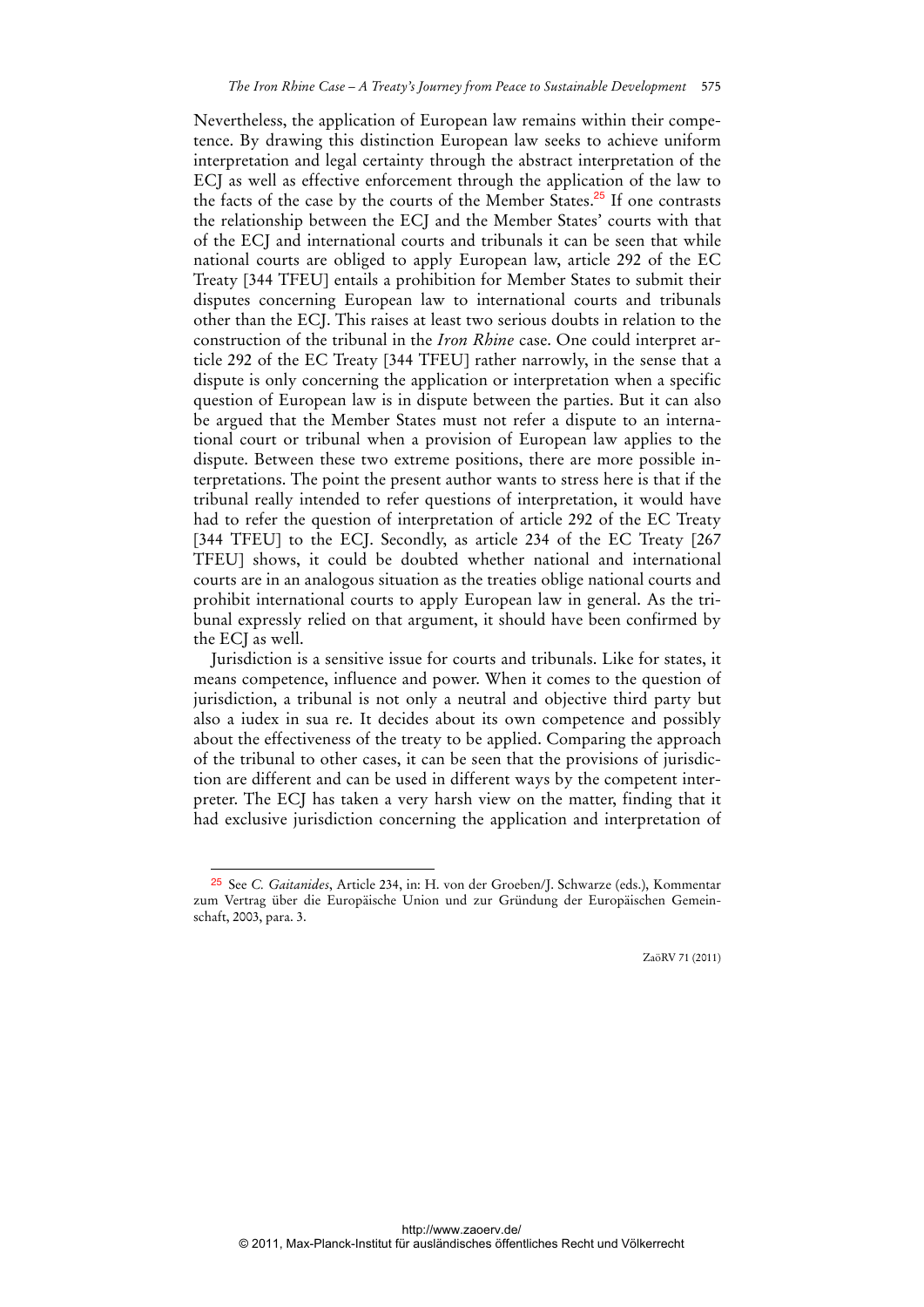European law in relation to international tribunals.<sup>26</sup> European law seems in that regard quite inflexible and apt to cause collisions. The Convention for the Protection of the Marine Environment of the North-East Atlantic (OSPAR Convention) is quite similar in that regard, as it clearly attributes the decision about the admissibility of the dispute only to the OSPAR Arbitral Tribunal and does not take into account other judicial mechanisms.<sup>27</sup> It is no surprise that the OSPAR Arbitral Tribunal employed a similarly rigid approach and did not find it necessary to constrain its jurisdiction.<sup>28</sup> An interesting precedent of denying jurisdiction in favour of another tribunal was the *Mox-Plant* decision of a tribunal established according to the United Nations Convention on the Law of the Sea (UNCLOS), in which the tribunal stayed the proceedings so that the ECJ could decide.<sup>29</sup> Other than European law or the OSPAR Convention, UNCLOS provides that more judicial bodies are competent to apply and interpret the treaty.<sup>30</sup> Furthermore, article 282 of UNCLOS provides that other procedures agreed by the parties to a dispute should be applied in lieu of the procedures envisaged by UNCLOS. Therefore, UNCLOS seems to take into account other mechanisms for the settlement of disputes and it does seem consistent that the tribunal established under UNCLOS stayed the proceedings to wait for the decisions of the other judicial bodies. In contrast, the OSPAR-Tribunal and

ZaöRV 71 (2011)

<sup>26</sup> ECJ Case C-459/03 ECR 2006, I-4657 margin numbers 123 et seq. – *Commission of the European Communities v. Ireland*, see also *S. Hindelang*, Der primärrechtliche Rahmen einer EU Investitionsschutzpolitik: Zulässigkeit und Grenzen von Investor-Staat-Schiedsverfahren aufgrund künftiger EU Abkommen, WHI Paper 01/11 (2011), 10 et seq., obtainable at http:// www.whi-berlin.de.

<sup>27</sup> See article 32(6)(c) of the OSPAR Convention.

<sup>28</sup> *Proceedings pursuant to the OSPAR Convention (Ireland and United Kingdom)*, decision of 2.7.2003, RIAA XXIII, 59 et seq., 100, para. 143. The tribunal did in fact say that the OSPAR convention entailed no constraints on the choice of dispute settlement. There seems to be a little more leeway than in European law if a wide interpretation of article 32(1) of the OSPAR Convention is employed. This rule envisages other mechanisms of dispute settlement as alternatives prior to an arbitral decision and, additionally, article 32(6)(a) of the OSPAR Convention obliges the tribunal to decide in accordance with international law, which could be interpreted as including European law. Taking into account that an arbitral tribunal has the competence to set its own rules of procedure according to article 32(6)(b) of the OSPAR Convention, it seems to be at least possible that the tribunal could try to avoid the multiplication of judicial proceedings.

<sup>29</sup> UNCLOS arbitral tribunal, *Mox Plant*, Suspension of Proceedings on Jurisdiction and Merits and Request for further Provisional Measures, Order No. 3 of 24.6.2003, 7 et seq., paras. 22 et seq., available at http://www.pca-cpa.org; In the provisional measures phase, the International Tribunal for the Law of the Sea has not declined prima facie jurisdiction, see *The MOX Plant Case* (*Ireland v. United Kingdom*) (Provisional Measures) ITLOS Case No. 10 (3.12.2001), paras. 41 et seq.

<sup>&</sup>lt;sup>30</sup> See only article 287 UNCLOS.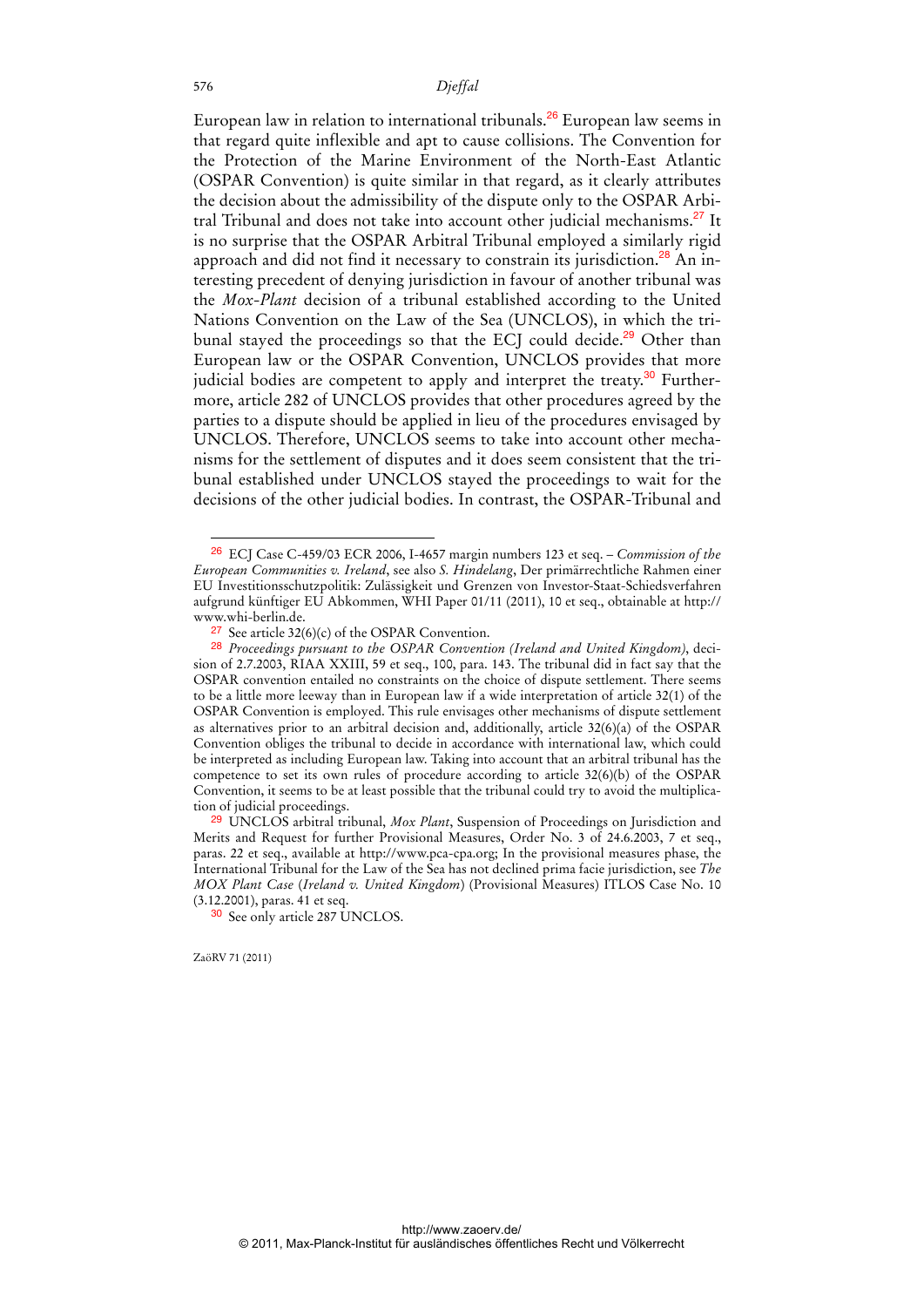the ECJ seemed to have acted according to the spirit of their treaty and asserted jurisdiction.

The tribunal deciding the *Iron Rhine* case proceeded in a similar fashion. It did what the compromise told it to do: rendering a decision while carefully avoiding to delve into European law. In this way the tribunal sought to find a middle course between proliferation and inadmissibility. It did so by employing a creative interpretation of the provisions of the EC Treaty, which is, as the present author has tried to show, not entirely consistent.

### **2. Between Inapplicability and Equity**

 $\overline{a}$ 

As the tribunal found itself competent to determine the question, it was able to address the two major questions, namely, whether the Netherlands could implement those measures and who had to pay for them. Finding that it was within the competence of the Netherlands to protect the environment, it was unclear who had to pay for the adaptation and modernisation of the railway link to the new environmental standards. Article XII of the Treaty of Separation addressed the question how to build a new link. But was the treaty at all applicable to the situation as it only concerned the costs to build a new road and did not stipulate on who should disburse for the modernisation and adaptation of the link?

In deciding this question the tribunal found itself within a second dilemma: between non-liquet and equity. Had the tribunal thought that the modernisation and adaptation was not within the ambit of article XII, it could have pronounced a non-liquet, indicating that the situation was not regulated by international law and could not be resolved by legal means. This doctrine, which was advocated inter alia by *Julius Stone*, <sup>31</sup> is taken up every once in a while by academics but has not been applied.<sup>32</sup> The application of this doctrine would have been, however, contrary to the expectations of the parties whose memorials showed that they believed in a legal solution to the dispute. As the pertinent issues were at least not expressly addressed by the treaty, there was some room for the parties to differ on the legal answer to their dispute.

Article XII and its application are framed in a very binary fashion regarding the costs: either the modernisation can be considered as something like a

<sup>31</sup> *J. Stone*, Non-Liquet and the Function of Law in the International Community, BYIL 35 (1959), 124.

<sup>32</sup> *A. Pellet*, Article 38, in: A. Zimmermann/C. Tomuschat/K. Oellers-Frahm, The Statute of the International Court of Justice – A Commentary, 2006, 731 et seq., paras. 156 et seq.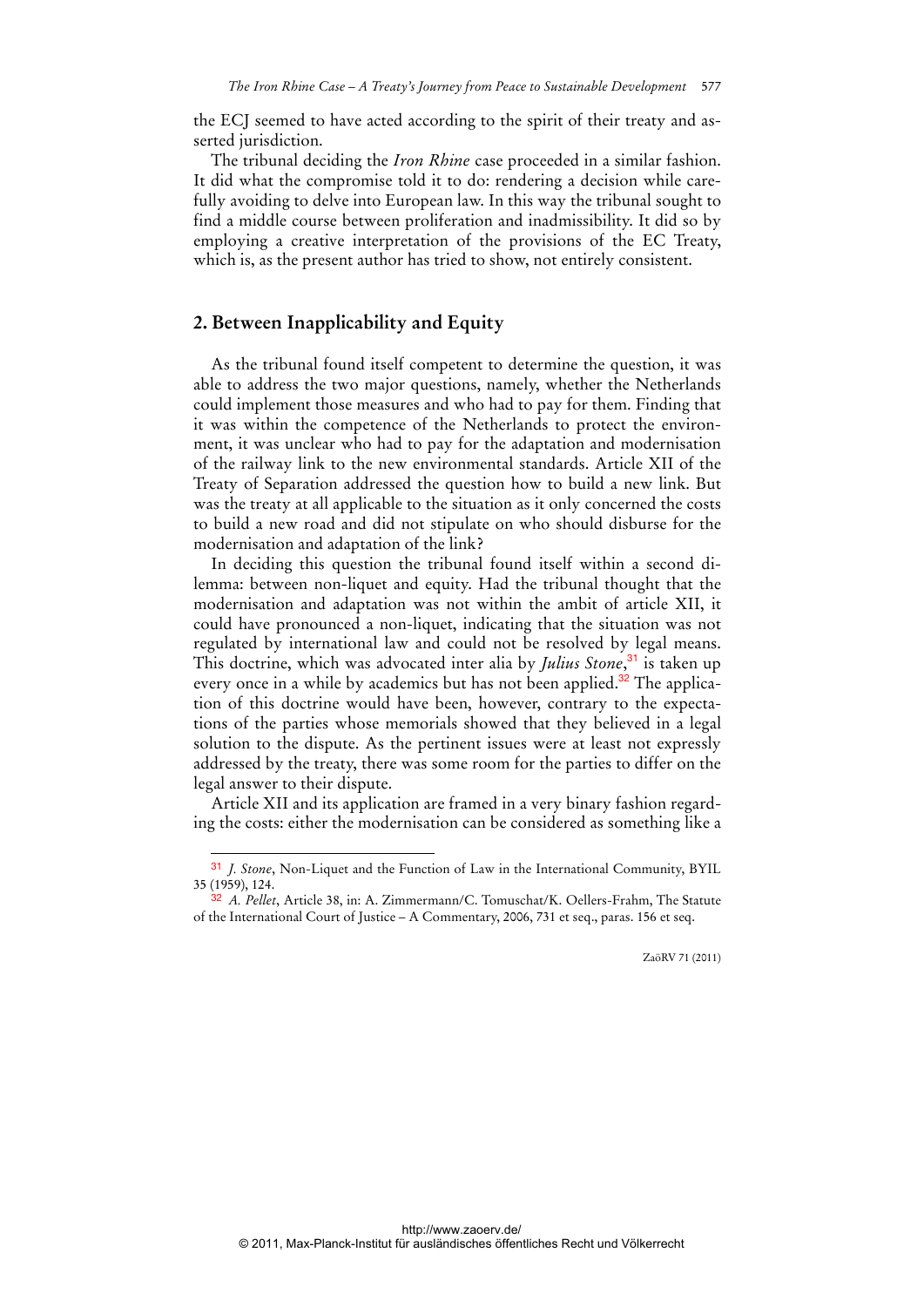new road or canal which meant that Belgium had to bear all the costs or modernisation is to be seen more as maintenance which would by implication through the subsequent practice of the parties be paid for by the Netherlands. The tribunal indeed decided that the treaty was applicable to the dispute which, therefore, had to be resolved under the treaty's provisions.

It went on to resolve the dispute in two steps. Firstly, it set out the general rule how the costs should be allocated; secondly, it applied those rules as far as possible to the present dispute. This approach strongly resembles the approach of equity decisions, especially concerning the delimitation of continental shelves.33 In the *North-Sea Continental Shelf* case, the International Court of Justice operated in a very similar fashion. In a first step, it held that the coastal state does have a right to the continental shelf as part of its sovereignty.<sup>34</sup> That meant that the dispute was within the realm of law and could be resolved in principle by legal means. As there was, however, no way to determine legally how far this right extends, the ICJ prescribed an equitable solution. $35$  It set out certain standards it derived from the principle of equity to guide the parties' negotiation on the matter.

The tribunal deciding the *Iron Rhine* case proceeded similarly. It established a general rule that could be applied to some parts of the track and was a guide for the negotiation of the parties concerning the rest. It held that Belgium would in general have to bear all the costs, but the Netherlands would have to contribute if the measures paid for by Belgium would amount to quantifiable benefits. This would be the case if the measures would have been obligatory independent from the modernisation of the railway track. The tribunal applied this general rule on the basis of the facts as far as possible and left it for the parties to negotiate the details. So far, it seemed to be a solution infra or praeter legem. The most expensive and contentious environmental measure was a tunnel under the *Meinweg* area, which was designated as a nature reserve and a silent area by the Netherlands. The tribunal found that the general allocation of costs had to be reversed. Generally, they had to be borne by the Netherlands as the designation had happened with the knowledge that Belgium wanted to re-establish the railway link. But as Belgium had claimed this only in very abstract terms, the tribunal held that it had to contribute to the costs. In effect the costs had to be split. This is, of course, a just result, but it does not fit into the general rule on the allocation of costs previously established by the tri-

ZaöRV 71 (2011)

<sup>33</sup> See for example *North-Sea Continental Shelf* (*Federal Republic of Germany v. Netherlands*), ICJ Reports 1969, 3 et seq.

<sup>34</sup> *North-Sea Continental Shelf* (note 33), 22, para. 19.

<sup>35</sup> *North-Sea Continental Shelf* (note 33), 46 et seq., paras. 83 et seq.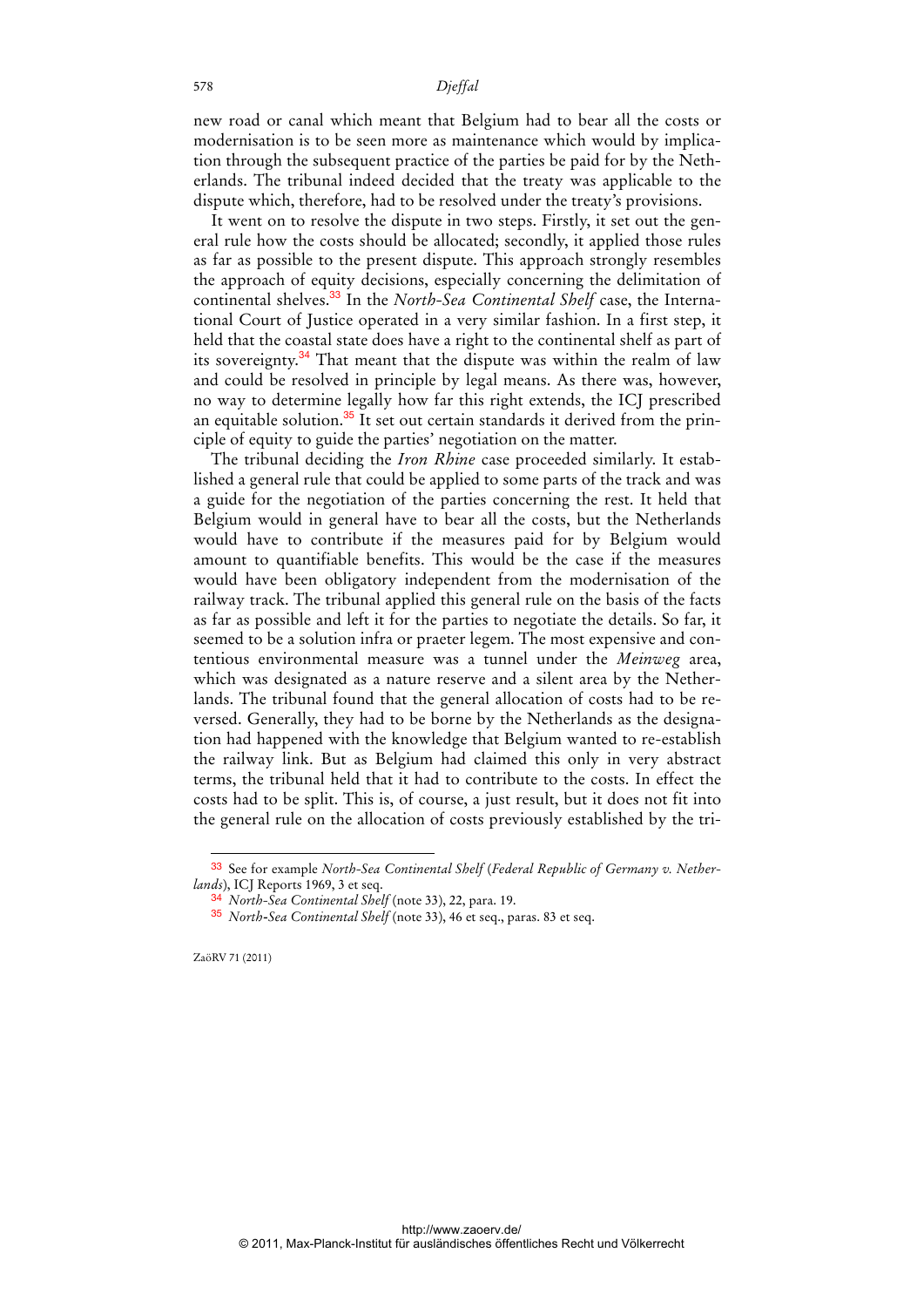bunal.<sup>36</sup> It is not at all clear, how article XII of the Treaty of Separation could be the basis for this result. It is hard to see, why this specific result should not be seen as equity *contra legem* to which the parties, of course, had not consented. Although the tribunal stated that it was not deciding ex aequo et bono,<sup>37</sup> it seems to have transgressed the boundary of its previous interpretation. The argument that was employed by the tribunal to interpret the old peace treaty in this extensive manner was the "principle of sustainable development".

### **3. Between the Concrete Case and General International Law**

The notion of sustainable development in its legal sense, on which the tribunal relied to achieve a just balance, has a very close relationship to equity.<sup>38</sup> The tribunal had to justify why it used a modern concept to interpret a treaty from 1839. It argued that according to the inter-temporal rule "regard should be had in interpreting article XII to juridical facts as they stood in 1839".<sup>39</sup> This general rule could be altered if the terms to be interpreted were of a generic nature. Relying on *Gabčíkovo-Nagymaros*, the tribunal found that emerging norms could prompt an evolutive interpretation as well.<sup>40</sup> One is tempted to question this construction and the reasons of the tribunal to rely on the principle of sustainable development for the interpretation of the treaty. But the logical step that precedes the claim that a treaty has to be interpreted differently because a new rule binding upon the parties has emerged is that this rule had indeed emerged. Only after establishing whether there is a principle of sustainable development and what it meant can one establish its repercussions on the interpretation of treaties. The emergence of the notion of sustainable development was labelled as the "most significant change" in international law.<sup>41</sup> Yet, it has remained an ambiguous concept in many respects. *"Is it an objective, or a process, or a prin-*

<sup>36</sup> See *C. Warbrick*, Introduction: The "Iron Rhine" ("IJzren Rijn") Arbitration (Belgium-Netherlands): Its Contribution to International Law, in: C. Warbrick/Permanent Court of Arbitration (eds.), The Iron Rhine (IJzeren Rijn) arbitration (Belgium-Netherlands), Award of 2005, 2007, 35.

<sup>37</sup> *Iron Rhine* (note 3), 112, para. 208.

<sup>38</sup> *D. Barstow Magraw/L. D. Hawke*, Sustainable Development, in: D. Bodansky/J. Brunnée/E. Hey (eds.), The Oxford Handbook of International Environmental Law, 2007, 630.; *S. A. Atapattu*, Emerging Principles of International Environmental Law, 2006, 114.

<sup>39</sup> *Iron Rhine* (note 3), 72, para. 79.

<sup>40</sup> *Iron Rhine* (note 3), 73, para. 80.

<sup>41</sup> *V. P. Nanda/G. Pring*, International Environmental Law for the 21st Century, 2003, 22.

ZaöRV 71 (2011)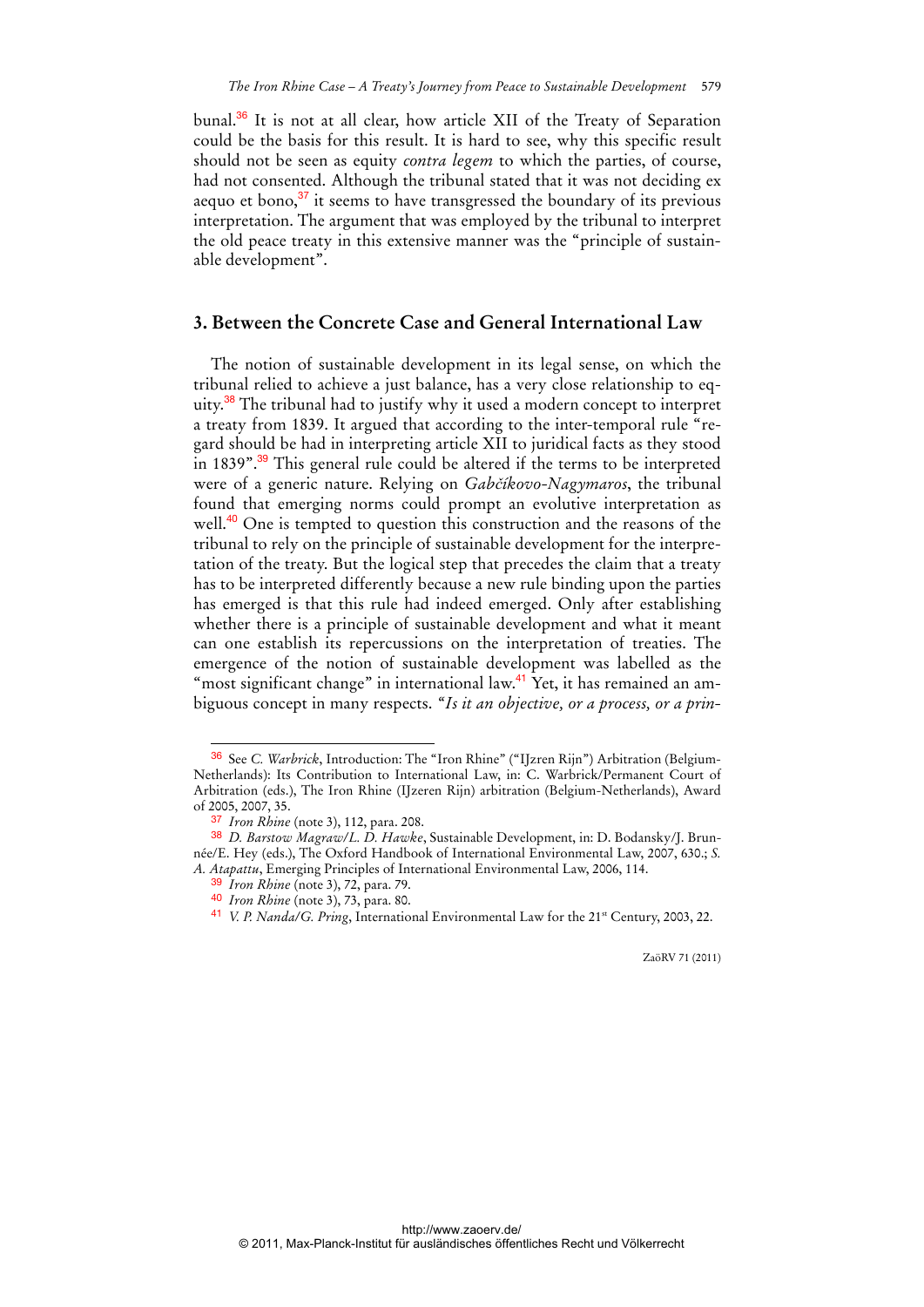*ciple or all of those things?", Philippe Sands* asks.<sup>42</sup> *Nanda* and *Pring* predict that "answering this question will be a major preoccupation of international law, lawmakers, and institutions deep into the 21st century".<sup>43</sup> Looking at the general importance of the matter it is not surprising that *Boyle* remarks that "there will be no easy answer, whether international law requires that development ought to be sustainable".<sup>44</sup> As sustainable development has played a role in the tribunal's reasoning it should be examined carefully, in which way the tribunal answered the open questions just mentioned. Looking closer at the reasoning, it can be seen that the tribunal developed the notion of sustainable development with regard to its sources, its normative content and its form.

To ascertain a legal norm one firstly has to look for the source of the norm. Regarding sustainable development, there is an ongoing debate where this norm stems from.<sup>45</sup> This notion was used in very important soft-law instruments such as the Declarations of Stockholm, $46$  Rio de Janeiro $47$  and Johannesburg.<sup>48</sup> The term is mentioned in several treaties which do not elaborate on it.49 For some it has achieved the status of customary international law.<sup>50</sup> Others see it as general principle.<sup>51</sup> If one cannot allocate it to

46 UN Doc. A/CONF.48/14/Rev.1, 16.6.1972, although the term sustainable development was not used.

47 UN Doc. A/CONF.151/26 (vol. I), 13.6.1992.

48 UN Doc. A/RES/55/199, 20.12.2000.

49 See *N. Schrijver*, The Evolution of Sustainable Development in International Law: Inception, Meaning, and Status, RdC 329 (2007), 217 et seq., especially 383 et seq.

50 *P. Sands*, International Courts and the Application of the Concept of "Sustainable Development", in: J. Hatchard/A. Perry-Kessaris/P. Slinn (eds.), Law and Development: Facing Complexity in the 21st Century, Essays in Honour of Peter Slinn, 2003, 254; *Gabčíkovo-Nagymaros Project* (*Hungary v. Slovakia*) Separate Opinion Judge *Weeramantry*, ICJ Reports 1997, 95.

51 See for example *C. Voigt* (note 43), 160., *Dominicé* even suggests to have found a new source of international law where this principle stems from, see *C. Dominicé*, The Iron Rhine

ZaöRV 71 (2011)

<sup>42</sup> *P. Sands*, International Law in the Field of Sustainable Development, BYIL 65 (1994), 305.

<sup>43</sup> *V. P. Nanda/G. Pring*, International Environmental Law for the 21st Century, 2003, 23; for this question and answer mode see *C. Voigt*, Sustainable Development as a Principle of International Law: Resolving Conflicts between Climate Measures and WTO Law, Legal Aspects of Sustainable Development, 2009, 186.

<sup>44</sup> *A. E. Boyle*/*D. A. C. Freestone*, Introduction, in: A. E. Boyle/D. A. C. Freestone (eds.), International Law and Sustainable Development: Past Achievements and Future Challenges, 2001, 16.

<sup>45</sup> For a general overview see *U. Beyerlin*, Sustainable Development, in: R. Wolfrum (ed.), MPEPIL online edition, www.mpepil.com, para. 15. as well as *D. Barstow Magraw/L. D. Hawke* (note 38), 622 et seq. The general problem is well described by *D. M. Ong*, International Environmental Law's "Customary" Dilemma: Betwixt General Principles and Treaty Rules, Irish Yearbook of International Law 1 (2006), 4.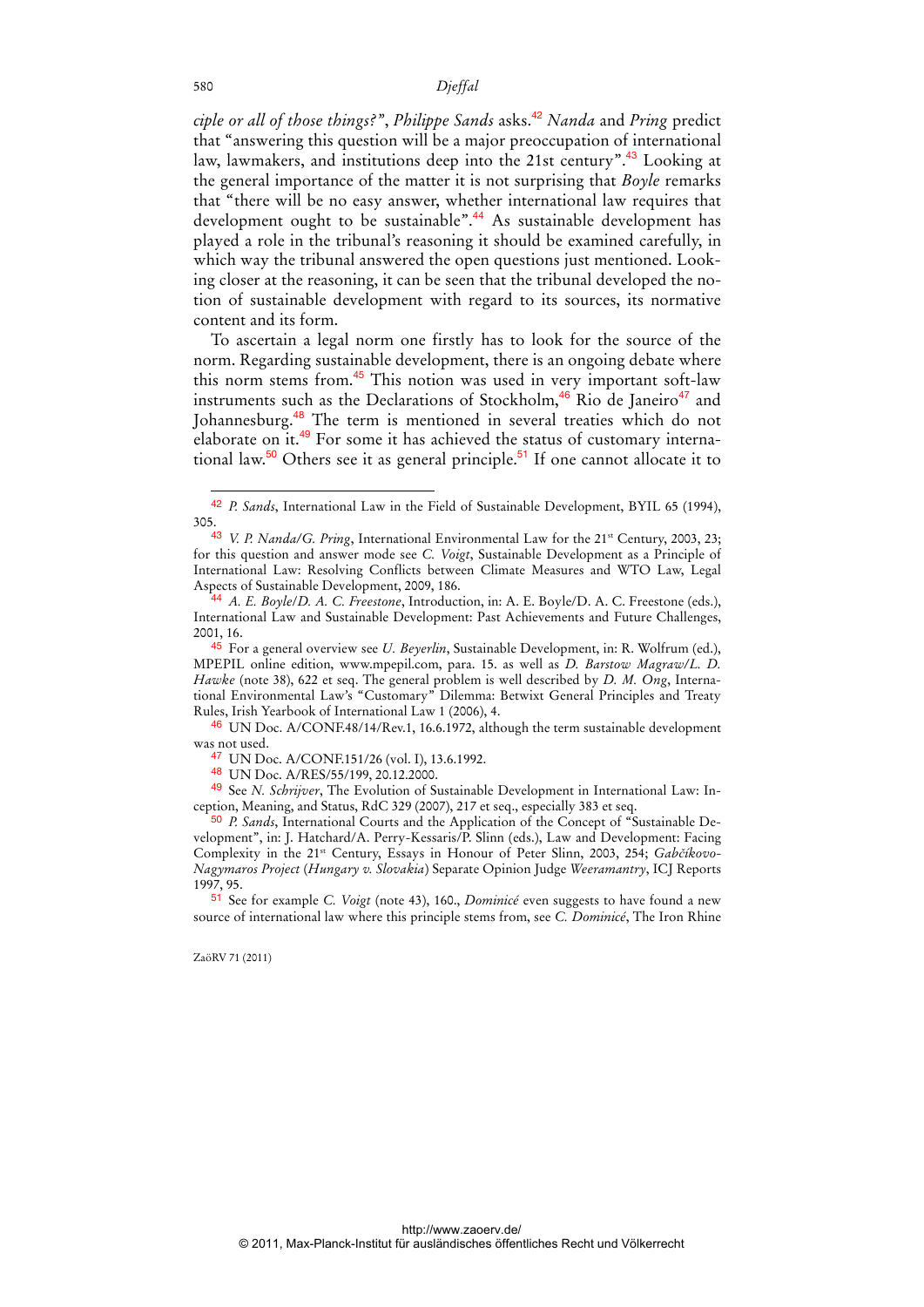one of the sources of international law it would seem logical to conclude that there cannot be a legal norm.<sup>52</sup> There are however many, who deliberately remain tacit on this question.<sup>53</sup> The tribunal takes a similar stance:

"There is considerable debate as to what, within the field of environmental law, constitutes 'rules' or 'principles'; what is 'soft law'; and which environmental treaty law or principles have contributed to the development of customary international law. Without entering further into those controversies, the tribunal notes that in all of these categories 'environment' is broadly referred to as including air, water, land, flora and fauna, natural ecosystems and sites, human health and safety, and climate. The emerging principles, whatever their current status, make reference to conservation, management, notions of prevention and of sustainable development, and protection for future generations."<sup>54</sup>

The rationale behind this might be not to hinder the evolution of the law of sustainable development<sup>55</sup> but to allow for the further crystallization of the principle. This way, a middle ground is sought, as *Simma*, in a different context, puts it very vividly,

"thereby avoiding siding with either the dwindling number of traditionalists who tenaciously cling to the biblia pauperum of Article 38 of the Statute of the International Court of Justice, or with radical obfuscationists steeped in the art of campaign-hardened advocacy of their preferred standards of international law, regardless of the degree of their acceptance by the community of states or even by different so-called civil societies".

It is obvious, however, that there is a difference between academic writing and judicial decisions. While a writer can decide not to touch upon a question that seems unsuitable, a judge or arbitrator has to give reasons for his or her decision that states the law authoritatively on a certain point.<sup>57</sup> The parties can, indeed, allow a judicial body to apply a norm of law that is not yet in force. Tunisia and Libya referred a dispute to the ICJ by special

53 *U. Beyerlin* (note 45), 3, para. 15; *N. Schrijver* (note 49), 374.

-

Arbitration and the Emergence of a Principle of General International Law, in: T. M. Ndiaye/ R. Wolfrum/T A. Mensah, Law of the Sea, Environmental Law and Settlement of Disputes, 2007, 1072.

<sup>52</sup> See *V. Lowe*, Sustainable Development and Unsustainable Arguments, in: A. E. Boyle/ D. A. C. Freestone (eds.) (note 44), 29 f. focussing also on the normative content.

<sup>54</sup> *Iron Rhine* (note 3), 66, para. 58.

<sup>55</sup> *V. Barral*, La sentence du Rhin de fer, une nouvelle étape dans la prise en compte du droit de l'environnement par la justice internationale, RGDIP 110 (2006), 653.

<sup>56</sup> *B. Simma*, Introduction, in: N. Schrijver/F. Weiss (eds.), International Law and Sustainable Development: Principles and Practice, Developments in International Law, 2004, vi.

<sup>57</sup> Critically on that point also *C. Warbrick* (note 36), 35; as well as *M. Ong* (note 45), 27.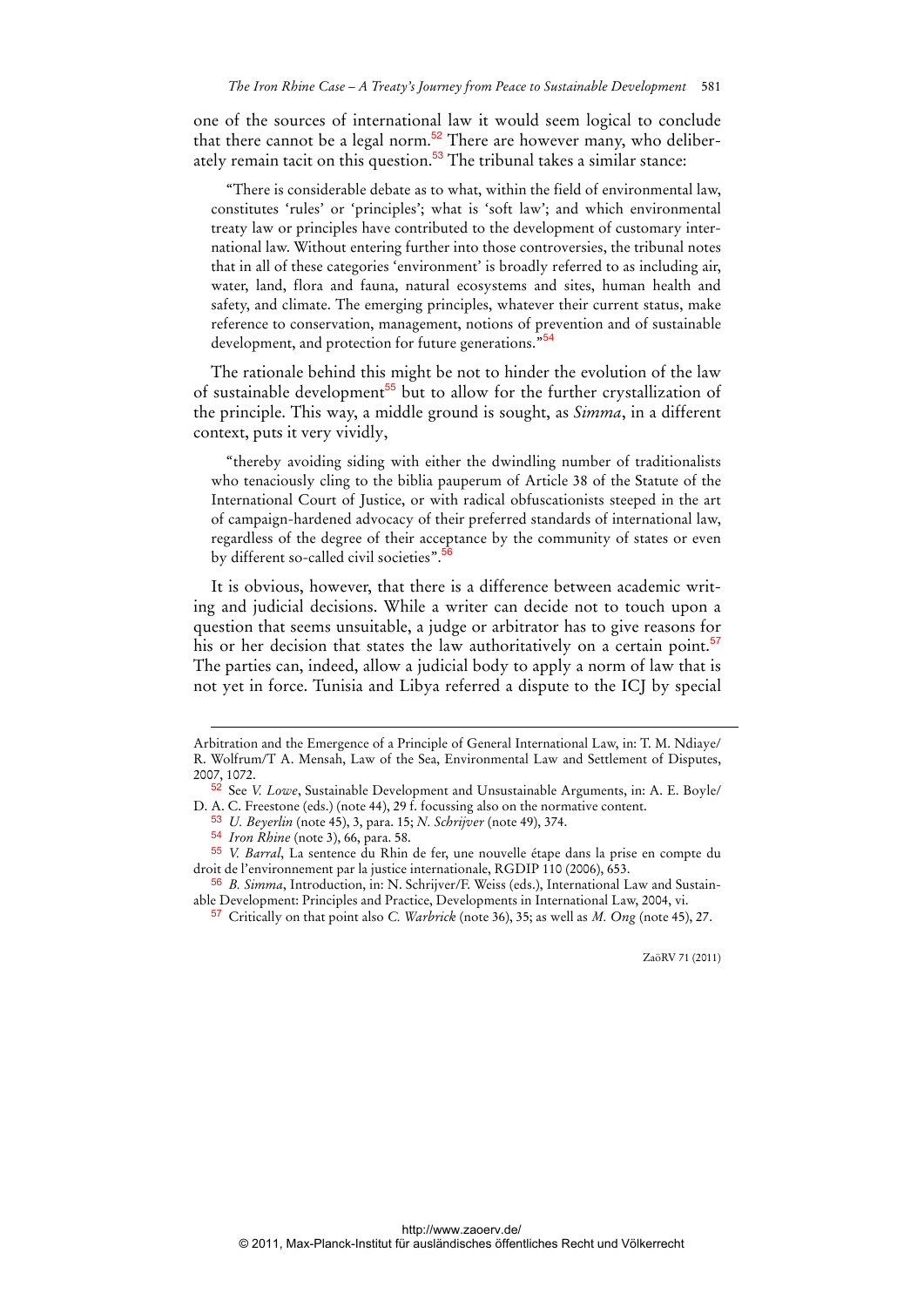agreement and stated that it could take into account "the new accepted trends in the Third Conference on the Law of the Sea".<sup>58</sup> It is, of course, acceptable if a judicial body employs a very careful rhetoric to avoid hindering the evolution of a legal principle. But the tribunal goes beyond this.

"Importantly, these emerging principles now integrate environmental protection into the development process. Environmental law and the law on development stand not as alternatives but as mutually reinforcing, integral concepts, which require that where development may cause significant harm to the environment there is a duty to prevent, or at least mitigate, such harm (see paragraph 222). This duty, in the opinion of the Tribunal, has now become a principle of general international law. This principle applies not only in autonomous activities but also in activities undertaken in implementation of specific treaties between the Parties."

It is difficult to conceive how the tribunal can talk about sustainable development as an *emerging* principle and at the same time a duty that *has become* a principle of international law. The only explanation to this is that the critical moment had happened exactly between the lines of this award. Again, in this case it would have been even more necessary to inquire into the source of the principle as the source does not only determine the existence but also the content of the principle. To that date, the content of sustainable development was most famously defined by the World Commission on Environment and Development (*Brundtland* Commission) as "development that meets the needs of the present without compromising the ability of future generations to meet their own needs".<sup>59</sup> The fourth principle of the Rio Declaration stipulates that "environmental protection shall constitute an integral part of the development process and cannot be considered in isolation from it". This definition entails sustainable development not as a direct obligation binding upon states, requiring a certain conduct. It is not an obligation of result but a meta-rule that serves as a guide for balancing processes and norm conflicts in which aspirations for development meet environmental concerns.<sup>60</sup> This meta-rule, of course, carries with it the principle of sustainability that represents the environmental concerns.<sup>61</sup>

The notion of sustainable development is frequently criticised for its vagueness.<sup>62</sup> One should not forget that the vagueness with regard to the

 $\ddot{ }$ 

<sup>58</sup> *Continental Shelf* (*Tunisia v. Libyan Arab Jamahiriya*), ICJ Reports 1982, 18, 23.

<sup>59</sup> World Commission on Environment and Development, Our Common Future, 1987, 43, see also Rio Declaration (note 47), principle 3.

<sup>60</sup> *V. Lowe* (note 52), 31.

<sup>61</sup> *N. Schrijver* (note 49), 374.

<sup>62</sup> *A. E. Boyle*/*D. A. C. Freestone* (note 44), 13, *V. P. Nanda/G. Pring* (note 41), 23.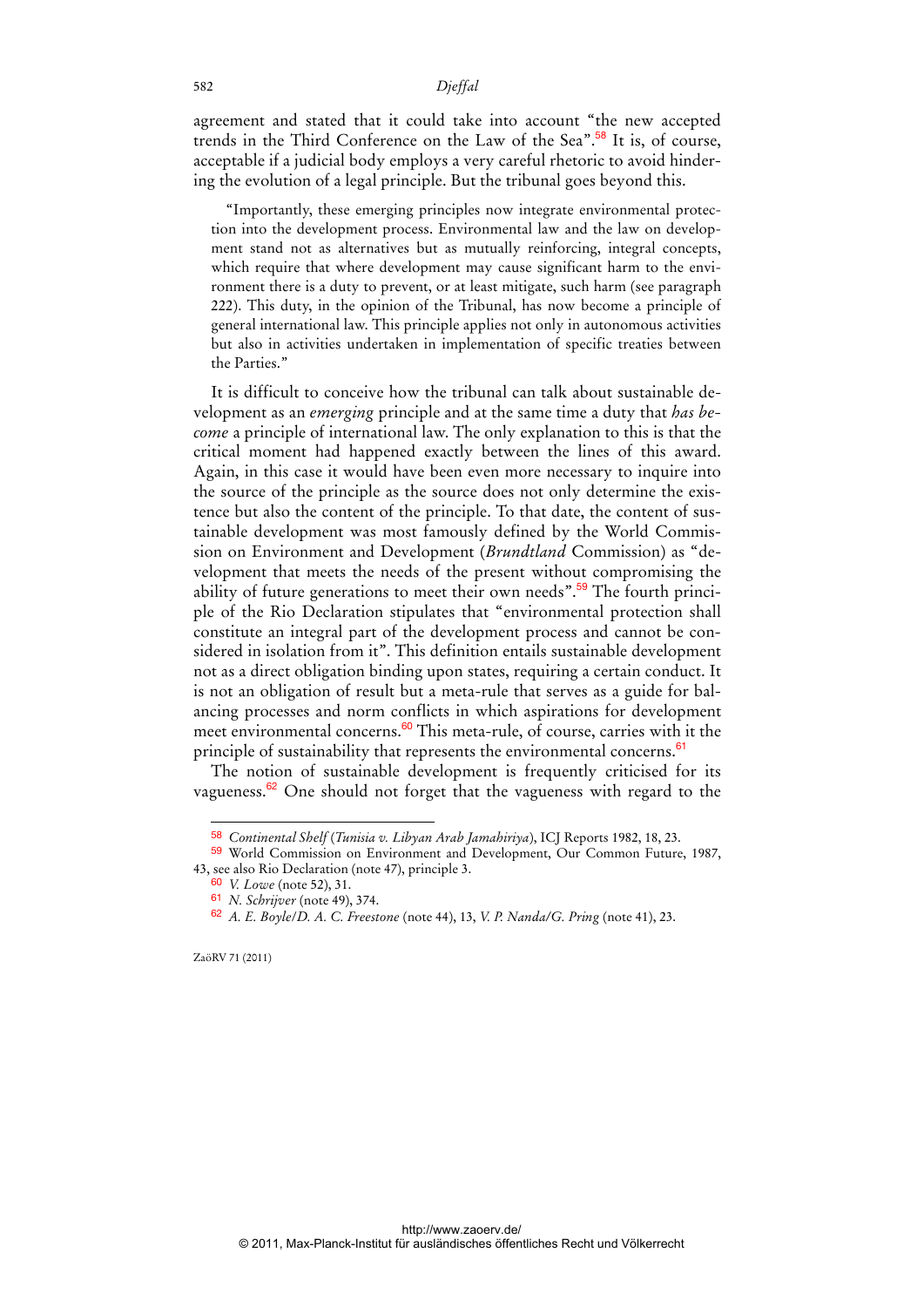legal concept is not inherent in the concept but stems from the impossibility to achieve consent between the actors negotiating about the exact content. The tribunal found that the principle of sustainable development entailed a duty to prevent or at least mitigate serious harm to the environment.<sup>63</sup> This formulation is more specific than the previous definitions as it defines as the limit of development the term "serious harm to the environment", which is itself subject to interpretation. Whether this is a rather small or a big step in the development of sustainable development depends on how "serious harm to the environment" will be interpreted.

The tribunal, however, varied not only the content but also the legal form and, therefore, the effect of the notion in international law. While some authors completely neglect the legal significance of the notion sustainable development,<sup>64</sup> the ICJ in *Gabčíkovo Nagymaros* termed it very neutral as a concept<sup>65</sup> whereas Judge *Weeramantry* referred to it as a "*legal principle"*. 66 The tribunal joined the dissenting opinion in that regard.<sup>67</sup> The tribunal did not explicate what this shift should mean in practice, but one can of course inquire into the practical effect of the principle in the award. It came into play when Belgium's contractual right was balanced against the sovereignty of the Netherlands to implement environmental measures. Pronouncing upon the general allocation of costs, the tribunal found that environmental costs had to be part of the project and applied the prohibition of transboundary harm by analogy to allocate the costs to Belgium. The Treaty of 1839 clearly provided for the development of a railway train. Whenever it was not clear how to proceed with the modernisation and adaptation to achieve the development, the tribunal referred to forms of sustainability, such as the prohibition to cause transboundary harm, as guide for its deci $sion.<sup>68</sup>$  What the tribunal has actually done is introducing a meta-rule that promotes environmental concerns. As a principle it does not create direct obligations for the parties but serves as a guide to questions of interpretation.

As the use as a principle is again unprecedented, it has become clear that the tribunal used sustainable development for its reasoning but also developed the notion of sustainable development in key aspects, namely the question of sources, its content and its form and effect. The fact that the tri-

 $\ddot{ }$ 

<sup>63</sup> *Iron Rhine* (note 3), 66, para. 58.

<sup>64</sup> *A. Cassese*, International Law, 2005, 492.

<sup>65</sup> *Gabčíkovo-Nagymaros Project* (*Hungary v. Slovakia*), ICJ Reports 1997, 78, para. 140.

<sup>66</sup> *Gabčíkovo-Nagymaros Project* (*Hungary v. Slovakia*) Separate Opinion Judge *Weeramantry*, see note 50, 88.

<sup>67</sup> *Iron Rhine* (note 3), 67, para. 59.

<sup>68</sup> *Iron Rhine* (note 3), 116, para. 223.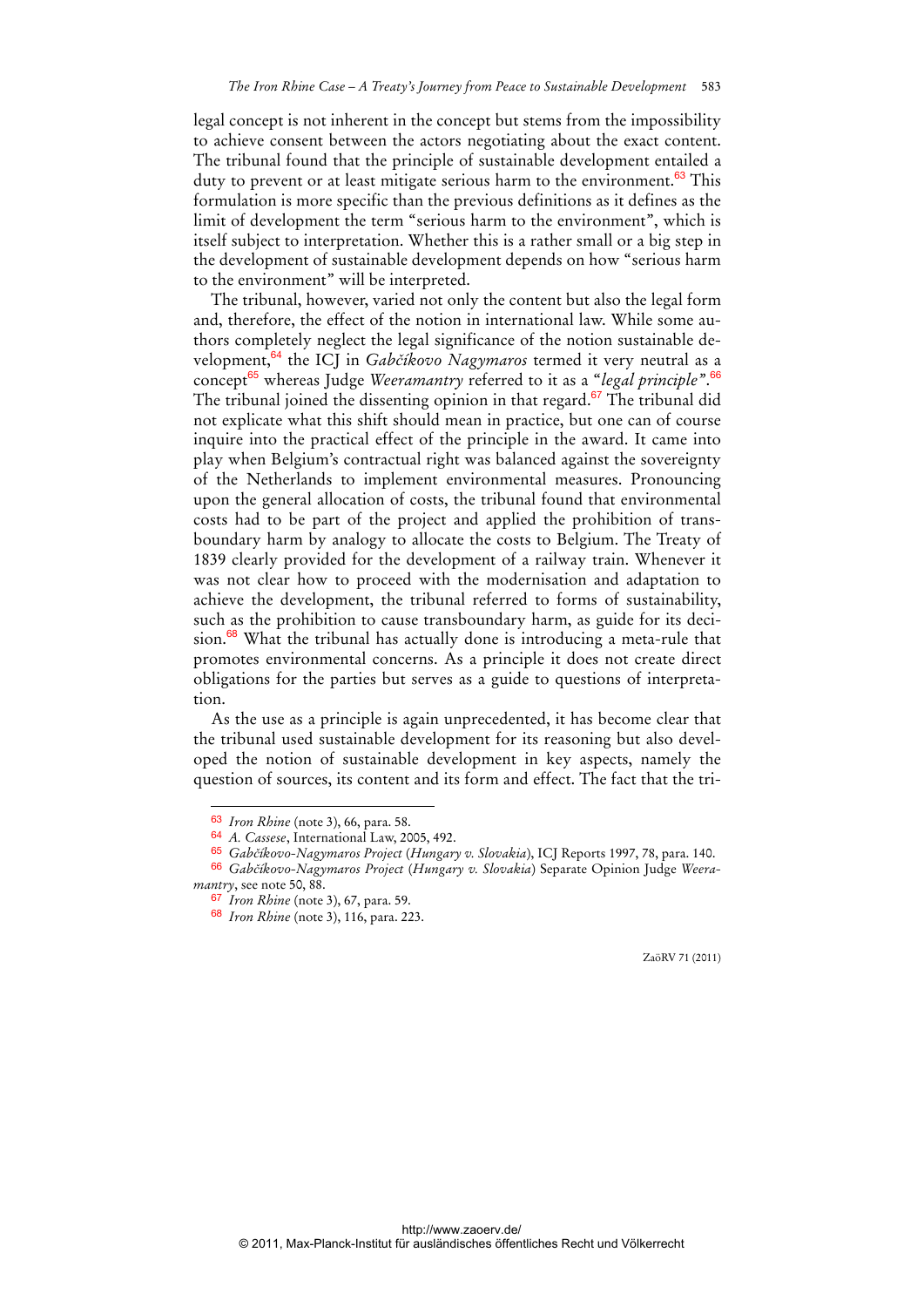bunal did develop the notion of sustainable development in these respects is even more noteworthy if one looks at the actual result of this progressive development in the case at hand. When balancing the contractual right with the freedom to implement measures on the territory, the same results could have been achieved without relying on the principle of sustainable development. For the legality of the measures, the tribunal could have given way to the territorial sovereignty of the Netherlands, Belgium's general obligation to pay could have been extended to the modernisation of the railway line by a wide interpretation of the Treaty of Separation, and the contribution of the Netherlands in the case of quantifiable advantages could have been derived from general notions of equity.

Although the true nature of the dispute might be much more about the economic rivalry between the ports of Antwerp and Amsterdam and later Rotterdam,<sup>69</sup> the parties couched their arguments in environmental terms. So even though other principles such as the general notion of equity would have led to the same result, the construction of the tribunal responded directly to the arguments of the parties. Belgium emphasised the beneficial effects of its modal shift policy and the Netherlands highlighted their environmental measures. It is a little ironic that Belgium actually argued with the principle of sustainable development and thought that the modal shift to the train by developing the railway link would foster sustainability.<sup>70</sup> The tribunal rejected that claim and held that the development of the railway line is a danger to the environment in the first place<sup>71</sup> so that the argument was actually used against its original author. One should not omit to mention that the parties chose arbitrators and not only highly regarded scholars in international law but also specialists of environmental law that were competent to pronounce upon the environmental aspects of the disputes. Although the case seems to be rather technical, the award contains some general statements that could affect the development of international law. The award has been cited frequently<sup>72</sup> but with respect to sustainable devel-

ZaöRV 71 (2011)

<sup>69</sup> *F. Wiltox*, The Iron Rhine Railway Link: A Chronicle of Dutch-Flemish Geopolitics Based on Contextual History, Journal of European Economic History 35 (2006), 149 et seq.; *A. Schrauwers,* "Regenten" (Gentlemanly) Capitalism: Saint-Simonian Technocracy and the Emergence of the "Industrialist Great Club" in the Midnineteenth Century Netherlands, Enterprise & Society 11 (2010), 786 et seq.; *R. Fremdling*, The Dutch Transportation System in the Nineteenth Century, de Economist 148 (2000), 521 et seq.; *S. Vanfraechem*, The Dutch "Iron Lady" versus the Belgian "Unknowing Man": The Water-Treaties between the Netherlands and Belgium, 1975-1995, The Northern Mariner/Le marin du nord 15 (2005), 74.

<sup>70</sup> *Iron Rhine* (note 3), 83, para. 114.

<sup>71</sup> *Iron Rhine* (note 3), 84, para. 117.

<sup>72</sup> See for instance *J. Crawford*, Continuity and Discontinuity in International Dispute Settlement: An Inaugural Lecture, Journal of International Dispute Settlement 1 (2010), 21 fn.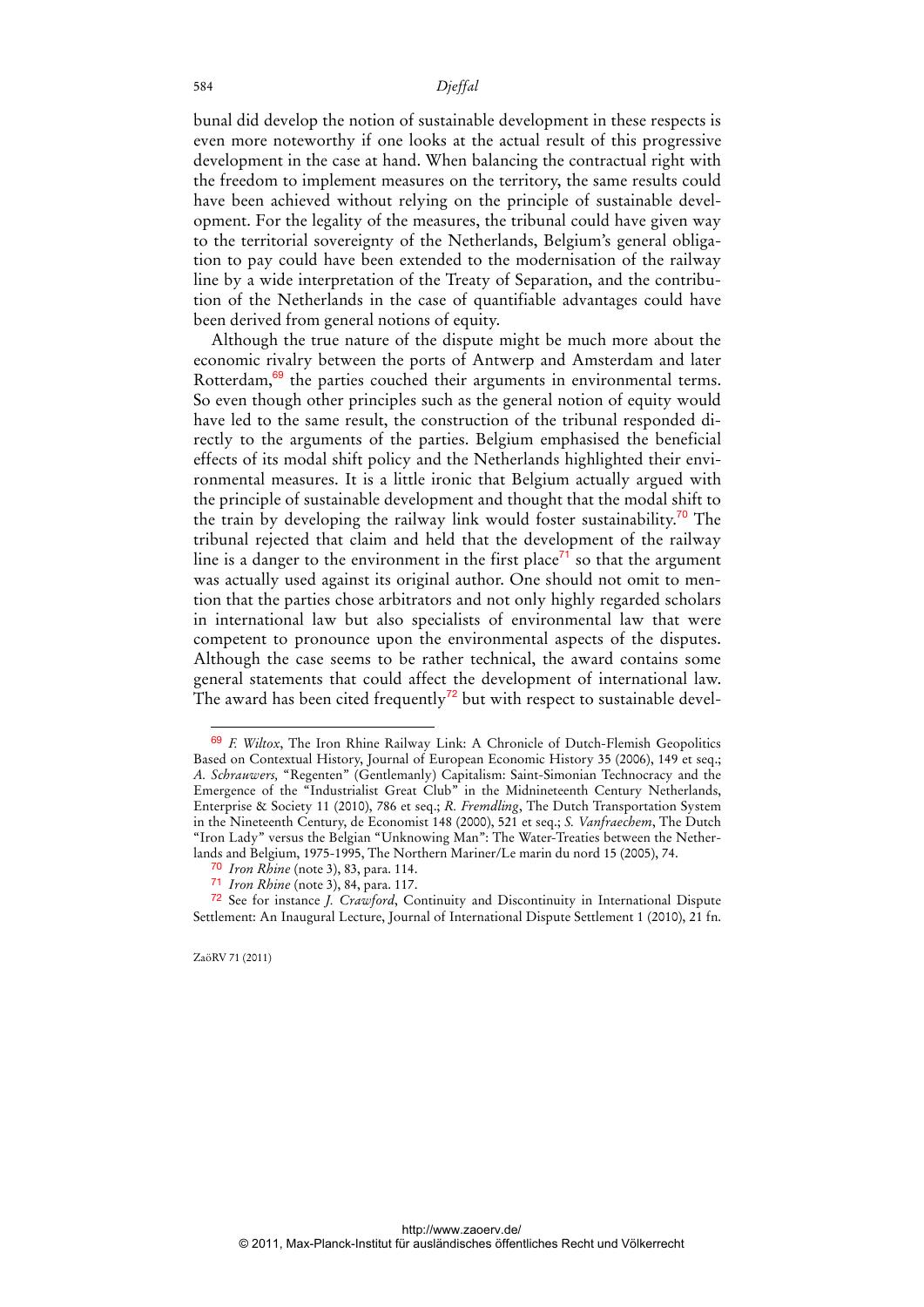opment a caveat has to be made. Under this heading, several issues are discussed that are of course not all addressed in the award. The tribunal focused on sustainability with regard to future generation, i. e. intergenerational equity.<sup>73</sup> Sustainability that concerns only the present generation, i. e. intra-generational equity, is not at issue here.<sup>74</sup> This dimension would apply the balance between countries that have developed in a rather unsustainable way and developing countries. This was, of course, not the problem between the Netherlands and Belgium, both developed countries. This means in turn that the award should not be seen as precedent for cases involving developing countries.

While the tribunal contended that it developed the principle of sustainable development to develop the applicable treaty law, it can equally be contended that the tribunal in fact used the case to develop the principle of sustainable development. An old treaty formed an ideal background to show that things have changed with regard to the environment and that assertion was apt to take the environmental protection even further. The tribunal took care of the concrete facts of the case but also of the development of international law in general. Like a two-sided sword cutting two Gordian knots, the award aimed to solve the dispute at hand and develop international law at the same time. The use of the principle of sustainable development was just like *Lowe* predicted in 2001:

"Whether the principle will reach further, time alone will tell. There is certainly scope for it. For example, a tribunal might one day assert, on the basis of the principle of sustainable development, a power to modify not only the application of primary norms of customary law but also treaty obligations. It might rewrite, rather than strike down, a bargain struck by the parties that is shown to lead to unsustainable development and serious environmental harm.*<sup>75</sup>*"

### **III. Arrival – Dialectics or Dilemma**

After the consideration of the major questions of law of this award, it can be said that the tribunal successfully contributed to the settlement of the

-

<sup>25;</sup> *B. Simma*, Universality of International Law from the Perspective of a Practitioner, EJIL 20 (2009), 286.

<sup>73</sup> See for example Rio Declaration (note 47), principles 3 and 4.

<sup>74</sup> See for example Rio Declaration (note 47), principles 5 and 6.

<sup>75</sup> *V. Lowe* (note 52), 36 f.